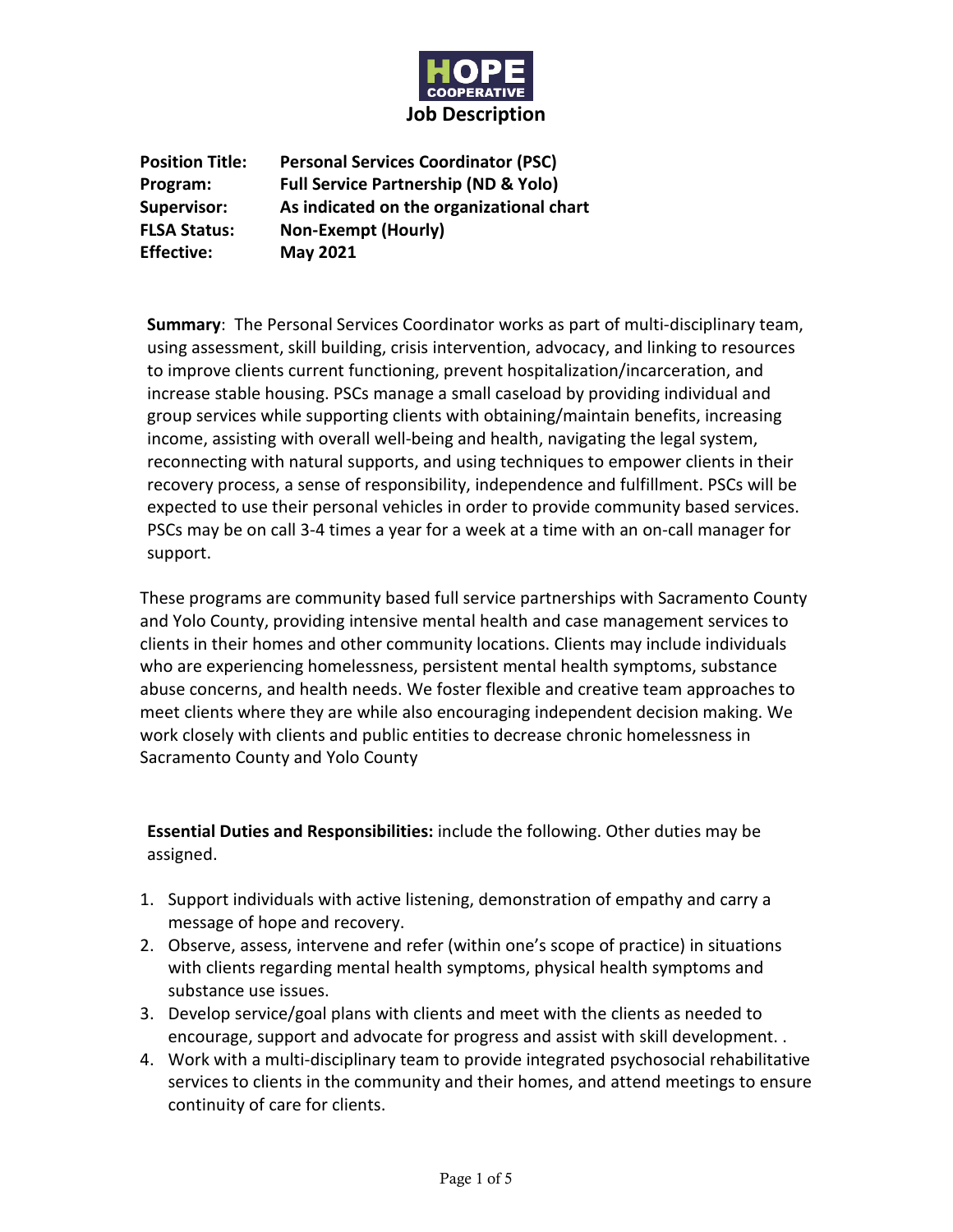- 5. Provide positive public relations, community referrals, information and support by linking clients to needed resources; advocate with and on behalf of clients and significant support persons the clients have identified.
- 6. Accurately complete all necessary forms, reports and paperwork required by the program on a timely basis (e.g., progress notes, special incident reports, discharge summaries, Medi-Cal billing, Avatar forms, HMIS).
- 7. Facilitate planning of social, cultural, educational, supportive and recreational group activities.
- 8. Shop for food and household supplies to meet program or client needs.
- 9. Ensure the office, house, rooms, units and yard are clean and fit for occupancy, where applicable. Provide and assist with cleaning as needed.
- 10. Act as a designated Mandated Reporter for the observed or suspected abuse and/or neglect of children, disabled individuals, dependent adults and elder/senior citizens. Mandated Reporter also includes "Duty to Warn" which includes the responsibility to notify authorities and the intended victim(s) of physical harm.
- 11. Transport clients as needed.
- 12. Ensure the protection and confidentiality of all Protected Health Information (PHI) by following all policies and procedures in the Agency HIPAA Manual.

**Supervisory Responsibilities:** This job has no supervisory duties.

**Measures of Performance:** The Personal Services Coordinator shall be considered to be performing in an acceptable manner when the following have been accomplished:

- 1. Interpersonal Skills Responds promptly to colleagues and/or client needs. Focuses on solving conflict, not blaming; Maintains confidentiality; Listens to others without interrupting; Keeps emotions under control managing difficult or emotional situations; Remains open to others' ideas and tries new things; Shows respect and sensitivity to all people including those with cultural differences; Promotes a harassment-free environment; Treats people with respect; Inspires the trust of others; Works with integrity and ethically; Upholds organizational values. Reacts well under pressure.
- 2. Communication Speaks and writes clearly; Listens and gets clarification; Tailors the content of speech to the level and experience of the audience; Uses appropriate grammar and choice of words; Organizes ideas clearly; Responds well to questions; Demonstrates group presentation skills; Participates in meetings; Ensures that others involved in a project or effort are kept informed about developments and plans.
- 3. Teamwork Balances team and individual responsibilities; Exhibits objectivity and openness to others' views; Gives and welcomes feedback constructively; Contributes to building a positive team spirit; Puts success of team above own interests; Supports everyone's efforts to succeed; Is open with other team members about his/her concerns; Is able to see the merits of perspectives other than his/her own; Demonstrates openness; Makes agreements/commitments and follows through.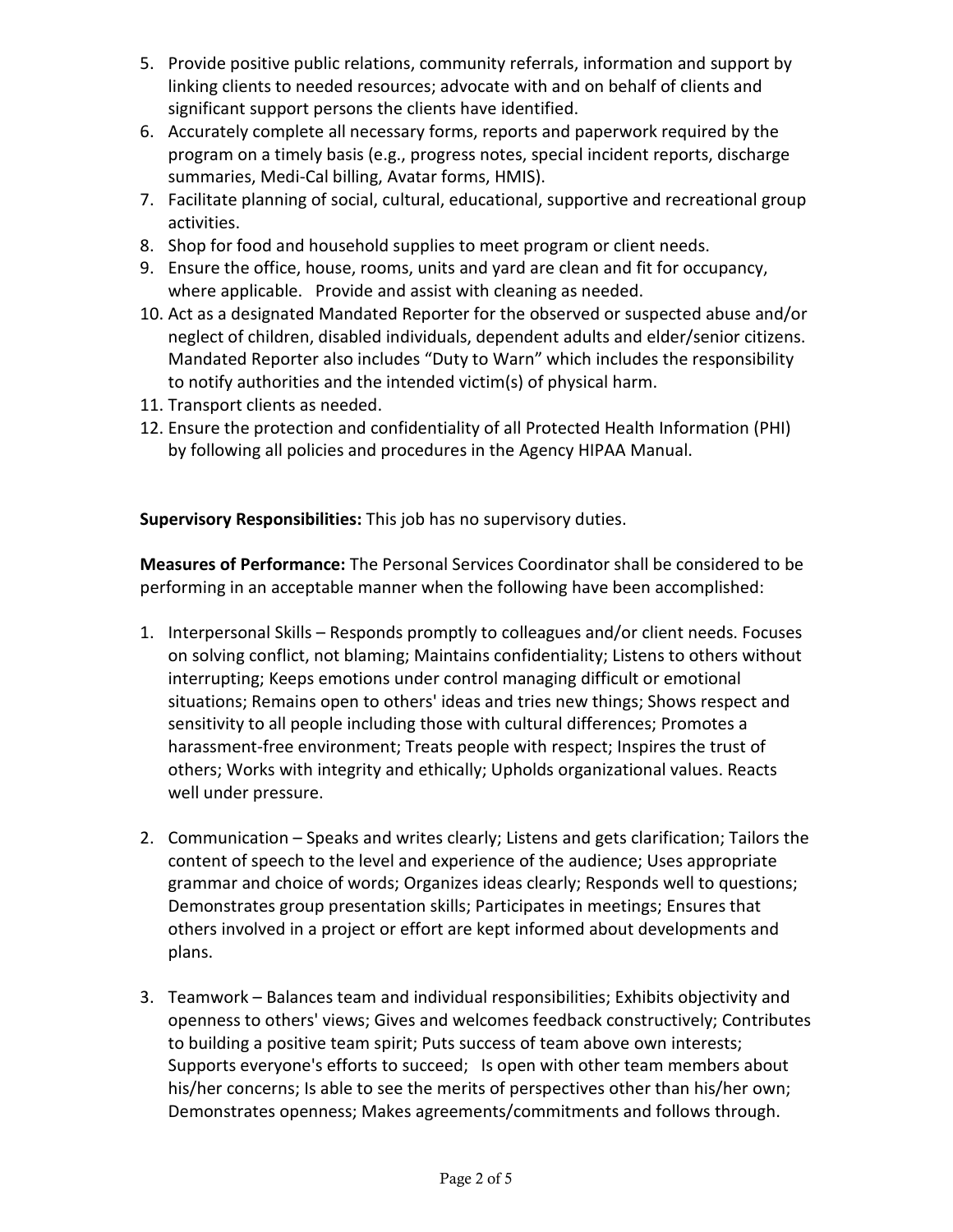- 4. Judgement Displays willingness to make decisions; Exhibits sound and accurate judgment; Supports and explains reasoning for decisions; Includes appropriate people in decision-making process; Makes timely decisions.
- 5. Quality and Quantity Demonstrates accuracy and thoroughness; Looks for ways to improve and promote quality; Applies feedback to improve performance; Monitors own work to ensure quality; Meets productivity standards and completes work in a timely manner.
- 6. Attendance/Punctuality Is consistently at work and on time; Ensures work responsibilities are covered when absent; Arrives at meetings and appointments on time.

**Qualifications:** To perform this job successfully, an individual must be able to perform each essential duty satisfactorily. The requirements listed below are representative of the knowledge, skill, and/or ability required. Reasonable accommodations may be made to enable individuals with disabilities to perform the essential functions.

### **Education and/or Experience:**

- Must meet the qualifications of a Mental Health Assistant III (MHA III). Individual must have:
	- o A minimum of four (4) years of full-time equivalent (FTE) direct care experience in the mental health field providing mental health services; OR
	- $\circ$  Two (2) years of FTE direct care experience in a mental health related field providing mental health services and two years of education (60 semester or 90 quarter units) with a minimum of 12 semesters (18 quarter units) in a mental health related subject such as child development, social work, human behavior, rehabilitation, psychology or alcohol and drug counseling; OR
	- o Two (2) years FTE direct care experience in a mental health related field providing direct mental health services and a certificate of completion from the County Core Skills Training.
- Mental Health Rehabilitation Specialist (MHRS) Certification is highly desirable. MHRS Certification requirements are:
	- o Master's Degree or PhD and two years of full time equivalent (FTE) direct care experience in a mental health setting; OR
	- o Bachelor's Degree and four years of FTE direct care experience in a mental health setting; OR
	- $\circ$  Associate of Arts Degree and six years of FTE direct care experience in a mental health setting. At least two of the six years must be post AA degree in a mental health setting.

(FTE experience may be direct services provided in a mental health setting in the field of: Physical Restoration, Psychology, Social Adjustment, Vocational Adjustment.)

- Demonstrated knowledge of effective procedures for obtaining housing and subsidies.
- Ability to work with individuals who have a mental health diagnosis. Experience is highly desirable.
- MediCal billing experience, rehab experience and assessment writing skills are highly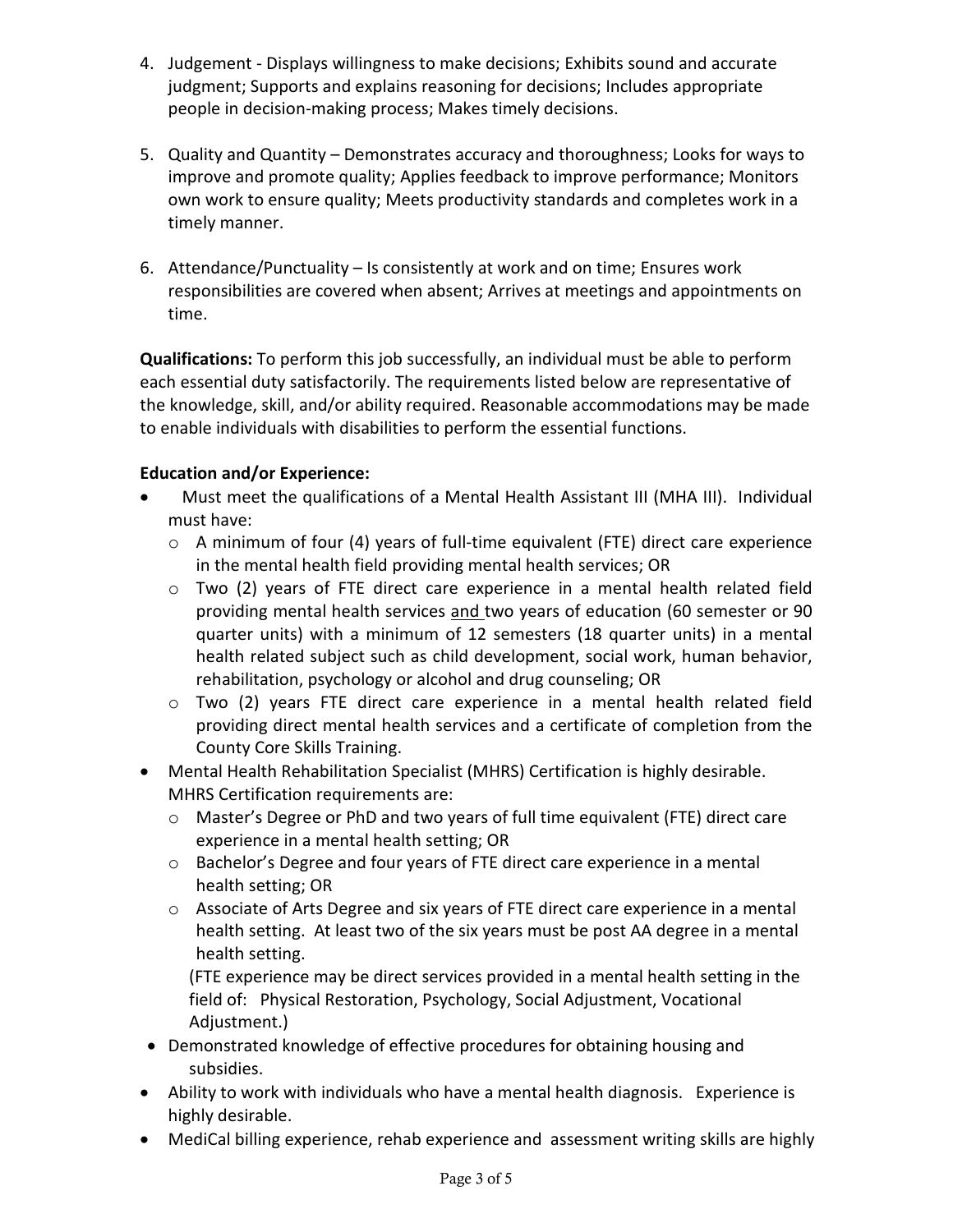desirable

- Experience with persons who have substance abuse problems, preferably individuals who are dually diagnosed (mental health & substance abuse) is highly desirable.
- Mental health crisis intervention experience is highly desirable.
- Lived experience as a mental health consumer or a family member/loved one of a mental health consumer is desirable.

### **Language Skills:**

- Demonstrated ability to read, analyze and understand directions and documentation in English.
- Excellent English written communication skills, with demonstrated clarity and accuracy in writing, grammar, and punctuation.
- Excellent English verbal communication skills with the ability to effectively communicate with Agency employees, clients and all individuals inside and outside the Agency.
- Demonstrated abilities in effective communications to include writing and maintaining clear and accurate case notes and reports, rehabilitation planning, statistical reporting and evaluation.
- Demonstrated ability to prepare correspondence independently.
- Bilingual or multi-lingual skills are desirable.

#### **Mathematical Skills:**

• Demonstrated ability to work with numbers (add, subtract, multiply and divide, using whole numbers, common fractions and decimals) using a calculator.

#### **Reasoning Ability:**

- Ability to interpret a variety of instructions and documentation presented in various forms.
- Ability to define problems, collect data, establish facts and draw valid conclusions.
- Ability to solve practical problems that deal with abstract and concrete variables.

#### **Computer Skills:**

- Must be computer literate with experience in word-processing, email and the internet. Microsoft Office experience preferred.
- Knowledge of, and/or experience working with, the County's Avatar forms and system is **highly desirable**.

# **Certificates, Licenses, Registrations:**

- Certification through the California Consortium of Addiction Programs and Professionals (CCAPP) (i.e., CADCA / CADC-I / CADC-II) is highly desirable.
- Provide own vehicle, possess a valid California Driver's License and current vehicle insurance. Driving record must meet and continue to meet the generalized driving guidelines used by our insurance broker.
- Must have at least 3 years of driving experience.

# **Other Skills, Abilities, and Job Requirements:**

• Ability to pass clearance of the Federal Bureau of Investigation (FBI) and/or Department of Justice (DOJ) background screenings.